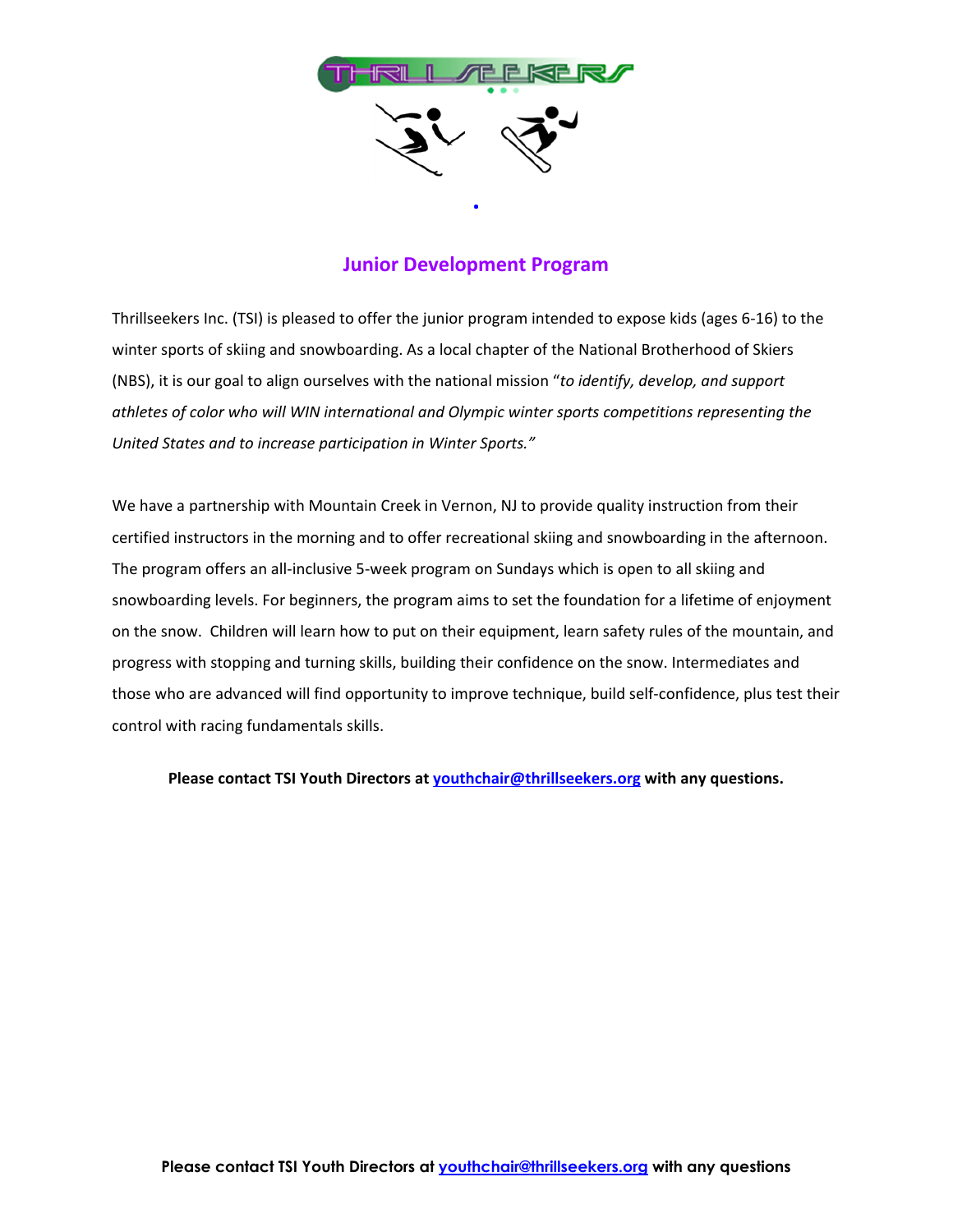

## **TSI/Winter4Kids NeverEver package and Ski Improvement program**

Thrillseekers proudly presents the TSI Learn to Ski program for NEVER Ever and Beginner Skiers and Snowboarders. Youth (Male and Female) ages 5 - 17 are welcome to attend this program. This program is 3 Sundays Jan 26th, Feb 2nd, Feb 9th The Winter4kids Center. The Center is a training only mountain and not open to the public for skiing or boarding. The program includes the following details:

- The Never Ever Students will be introduced to skiing/Snowboarding/Nordic.
- The Ski Improvement Students will get 3 days of instructions in either Skiing or Snowboarding until the achieve free skiing proficiency's will have mastered the basic skills
	- o Snowplow and Parallel Ski
	- o Stop
	- o Turn Left and Right
	- o Ride Lift Chairs unassisted

At this point they are promoted to all mountain ski programs and race Programs.

- Ski equipment including Skis or Snowboard, Boots and Helmet
- Breakfast and Lunch at Center